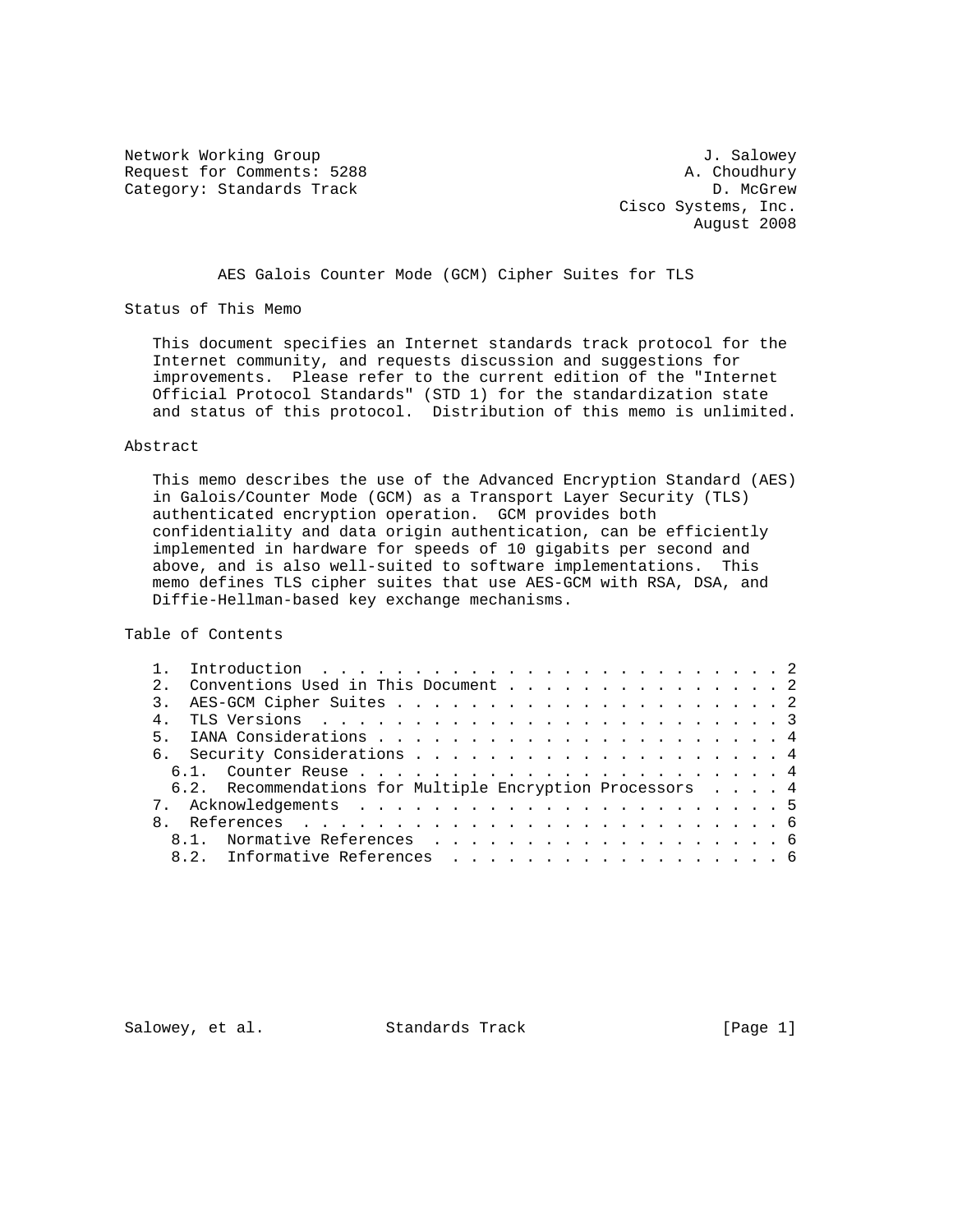# 1. Introduction

 This document describes the use of AES [AES] in Galois Counter Mode (GCM) [GCM] (AES-GCM) with various key exchange mechanisms as a cipher suite for TLS. AES-GCM is an authenticated encryption with associated data (AEAD) cipher (as defined in TLS 1.2 [RFC5246]) providing both confidentiality and data origin authentication. The following sections define cipher suites based on RSA, DSA, and Diffie-Hellman key exchanges; ECC-based (Elliptic Curve Cryptography) cipher suites are defined in a separate document [RFC5289].

 AES-GCM is not only efficient and secure, but hardware implementations can achieve high speeds with low cost and low latency, because the mode can be pipelined. Applications that require high data throughput can benefit from these high-speed implementations. AES-GCM has been specified as a mode that can be used with IPsec ESP [RFC4106] and 802.1AE Media Access Control (MAC) Security [IEEE8021AE].

2. Conventions Used in This Document

 The key words "MUST", "MUST NOT", "REQUIRED", "SHALL", "SHALL NOT", "SHOULD", "SHOULD NOT", "RECOMMENDED", "MAY", and "OPTIONAL" in this document are to be interpreted as described in [RFC2119].

3. AES-GCM Cipher Suites

 The following cipher suites use the new authenticated encryption modes defined in TLS 1.2 with AES in Galois Counter Mode (GCM) [GCM]:

CipherSuite TLS\_RSA\_WITH\_AES\_128\_GCM\_SHA256 =  $\{0x00, 0x9C\}$ CipherSuite TLS\_RSA\_WITH\_AES\_256\_GCM\_SHA384 =  $\{0x00, 0x9D\}$ CipherSuite TLS\_DHE\_RSA\_WITH\_AES\_128\_GCM\_SHA256 =  $(0x00, 0x9E)$ CipherSuite TLS DHE RSA WITH AES 256 GCM SHA384 =  $\{0x00,0x9F\}$ CipherSuite TLS\_DH\_RSA\_WITH\_AES\_128\_GCM\_SHA256 =  $\{0x00, 0xA0\}$ CipherSuite TLS\_DH\_RSA\_WITH\_AES\_256\_GCM\_SHA384 =  $\{0x00, 0xA1\}$ CipherSuite TLS\_DHE\_DSS\_WITH\_AES\_128\_GCM\_SHA256 =  $(0x00, 0xA2)$ CipherSuite TLS\_DHE\_DSS\_WITH\_AES\_256\_GCM\_SHA384 =  $(0x00, 0xA3)$ CipherSuite TLS\_DH\_DSS\_WITH\_AES\_128\_GCM\_SHA256 =  $\{0x00, 0xA4\}$ CipherSuite TLS\_DH\_DSS\_WITH\_AES\_256\_GCM\_SHA384 =  $(0x00, 0xA5)$  CipherSuite TLS\_DH\_anon\_WITH\_AES\_128\_GCM\_SHA256 = {0x00,0xA6} CipherSuite TLS\_DH\_anon\_WITH\_AES\_256\_GCM\_SHA384 =  $(0x00, 0xA7)$ 

 These cipher suites use the AES-GCM authenticated encryption with associated data (AEAD) algorithms AEAD\_AES\_128\_GCM and AEAD\_AES\_256\_GCM described in [RFC5116]. Note that each of these AEAD algorithms uses a 128-bit authentication tag with GCM (in particular, as described in Section 3.5 of [RFC4366], the

Salowey, et al. Standards Track [Page 2]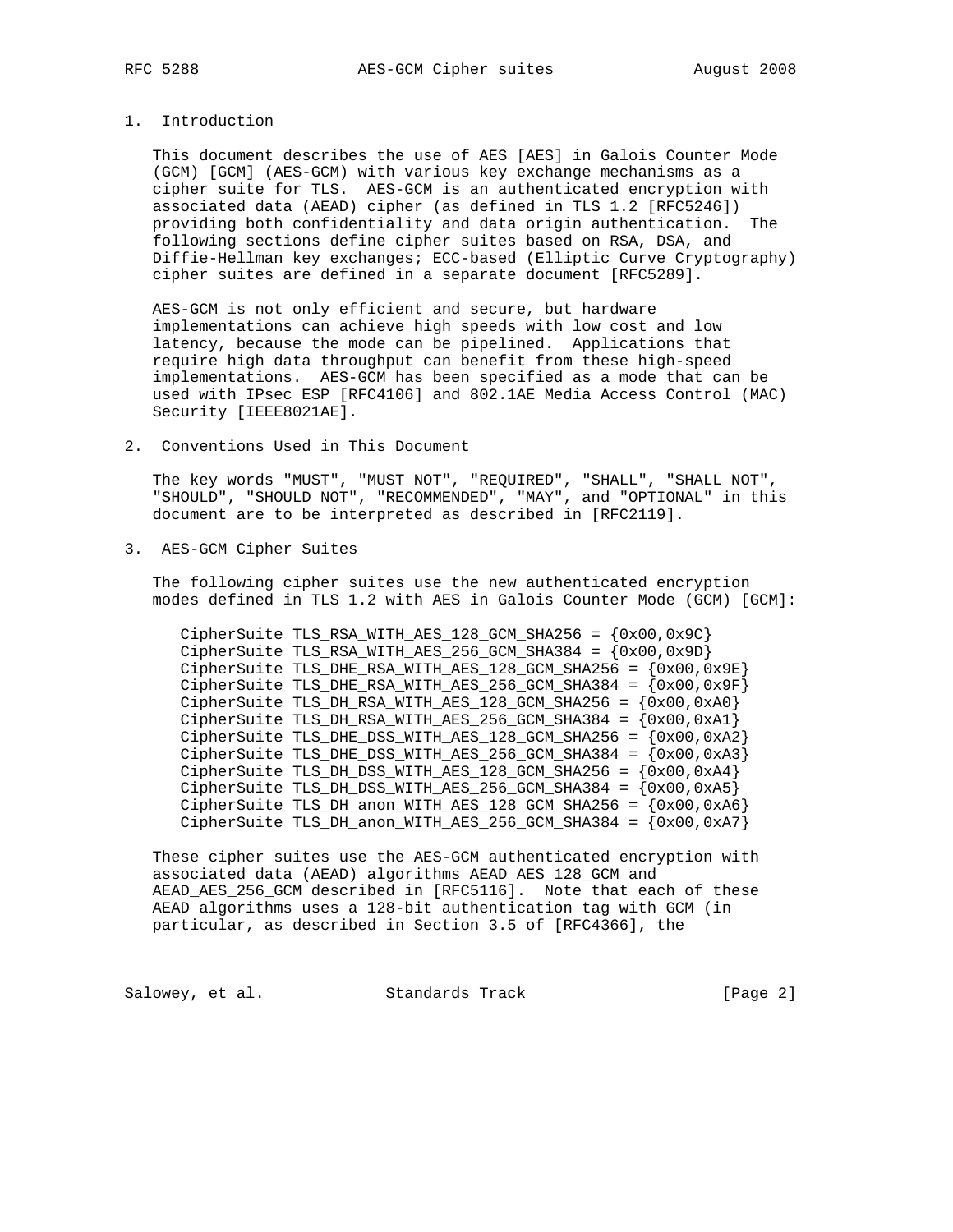RFC 5288 **AES-GCM** Cipher suites August 2008

 "truncated\_hmac" extension does not have an effect on cipher suites that do not use HMAC). The "nonce" SHALL be 12 bytes long consisting of two parts as follows: (this is an example of a "partially explicit" nonce; see Section 3.2.1 in [RFC5116]).

> struct { opaque salt[4]; opaque nonce\_explicit[8]; } GCMNonce;

 The salt is the "implicit" part of the nonce and is not sent in the packet. Instead, the salt is generated as part of the handshake process: it is either the client\_write\_IV (when the client is sending) or the server\_write\_IV (when the server is sending). The salt length (SecurityParameters.fixed\_iv\_length) is 4 octets.

 The nonce\_explicit is the "explicit" part of the nonce. It is chosen by the sender and is carried in each TLS record in the GenericAEADCipher.nonce\_explicit field. The nonce\_explicit length (SecurityParameters.record\_iv\_length) is 8 octets.

 Each value of the nonce\_explicit MUST be distinct for each distinct invocation of the GCM encrypt function for any fixed key. Failure to meet this uniqueness requirement can significantly degrade security. The nonce\_explicit MAY be the 64-bit sequence number.

 The RSA, DHE\_RSA, DH\_RSA, DHE\_DSS, DH\_DSS, and DH\_anon key exchanges are performed as defined in [RFC5246].

The Pseudo Random Function (PRF) algorithms SHALL be as follows:

 For cipher suites ending with \_SHA256, the PRF is the TLS PRF [RFC5246] with SHA-256 as the hash function.

 For cipher suites ending with \_SHA384, the PRF is the TLS PRF [RFC5246] with SHA-384 as the hash function.

 Implementations MUST send TLS Alert bad\_record\_mac for all types of failures encountered in processing the AES-GCM algorithm.

4. TLS Versions

 These cipher suites make use of the authenticated encryption with additional data defined in TLS 1.2 [RFC5246]. They MUST NOT be negotiated in older versions of TLS. Clients MUST NOT offer these cipher suites if they do not offer TLS 1.2 or later. Servers that select an earlier version of TLS MUST NOT select one of these cipher suites. Because TLS has no way for the client to indicate that it

Salowey, et al. Standards Track [Page 3]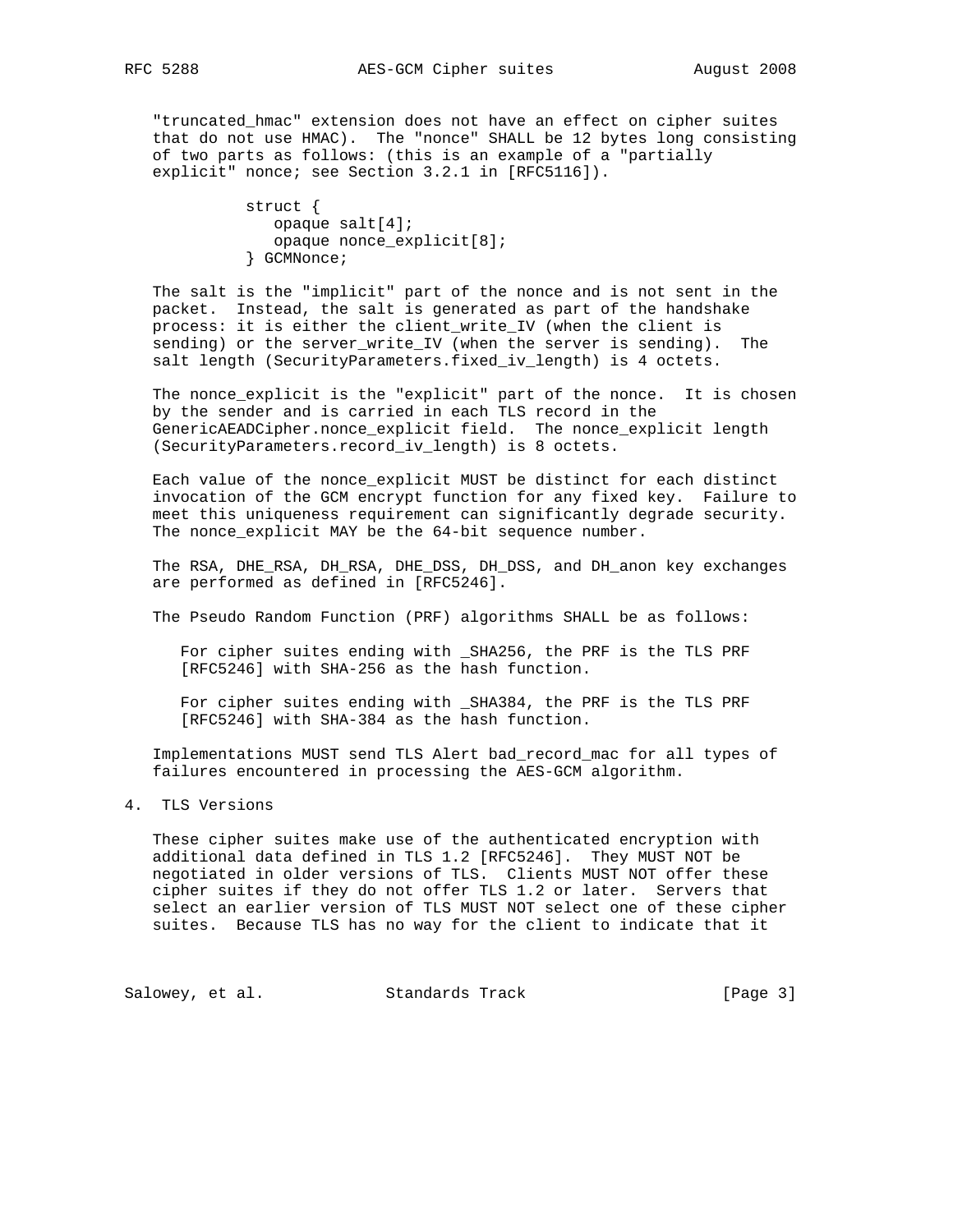supports TLS 1.2 but not earlier, a non-compliant server might potentially negotiate TLS 1.1 or earlier and select one of the cipher suites in this document. Clients MUST check the TLS version and generate a fatal "illegal\_parameter" alert if they detect an incorrect version.

#### 5. IANA Considerations

 IANA has assigned the following values for the cipher suites defined in this document:

 $Ciphersuite TLS_RSA_MITH_AES_128_GCM_SHA256 =  ${0x00,0x9C}$$ CipherSuite TLS\_RSA\_WITH\_AES\_256\_GCM\_SHA384 =  $(0x00, 0x9D)$  $Ciphers$ uite TLS\_DHE\_RSA\_WITH\_AES\_128\_GCM\_SHA256 =  ${0x00,0x9E}$ CipherSuite TLS\_DHE\_RSA\_WITH\_AES\_256\_GCM\_SHA384 =  $(0x00, 0x9F)$ CipherSuite TLS\_DH\_RSA\_WITH\_AES\_128\_GCM\_SHA256 =  ${0x00,0xA0}$  CipherSuite TLS\_DH\_RSA\_WITH\_AES\_256\_GCM\_SHA384 = {0x00,0xA1} CipherSuite TLS\_DHE\_DSS\_WITH\_AES\_128\_GCM\_SHA256 =  $(0x00, 0xA2)$ CipherSuite TLS\_DHE\_DSS\_WITH\_AES\_256\_GCM\_SHA384 =  $(0x00, 0xA3)$  $Ciphersuite TLS_DH_DSS_MITH_AES_128_GCM_SHA256 =  $\{0x00,0xA4\}$$  CipherSuite TLS\_DH\_DSS\_WITH\_AES\_256\_GCM\_SHA384 = {0x00,0xA5} CipherSuite TLS\_DH\_anon\_WITH\_AES\_128\_GCM\_SHA256 =  $(0x00, 0xA6)$ CipherSuite TLS\_DH\_anon\_WITH\_AES\_256\_GCM\_SHA384 =  $\{0x00,0xA7\}$ 

6. Security Considerations

 The security considerations in [RFC5246] apply to this document as well. The remainder of this section describes security considerations specific to the cipher suites described in this document.

6.1. Counter Reuse

 AES-GCM security requires that the counter is never reused. The IV construction in Section 3 is designed to prevent counter reuse.

 Implementers should also understand the practical considerations of IV handling outlined in Section 9 of [GCM].

### 6.2. Recommendations for Multiple Encryption Processors

 If multiple cryptographic processors are in use by the sender, then the sender MUST ensure that, for a particular key, each value of the nonce\_explicit used with that key is distinct. In this case, each encryption processor SHOULD include, in the nonce\_explicit, a fixed value that is distinct for each processor. The recommended format is

nonce\_explicit = FixedDistinct || Variable

Salowey, et al. Standards Track [Page 4]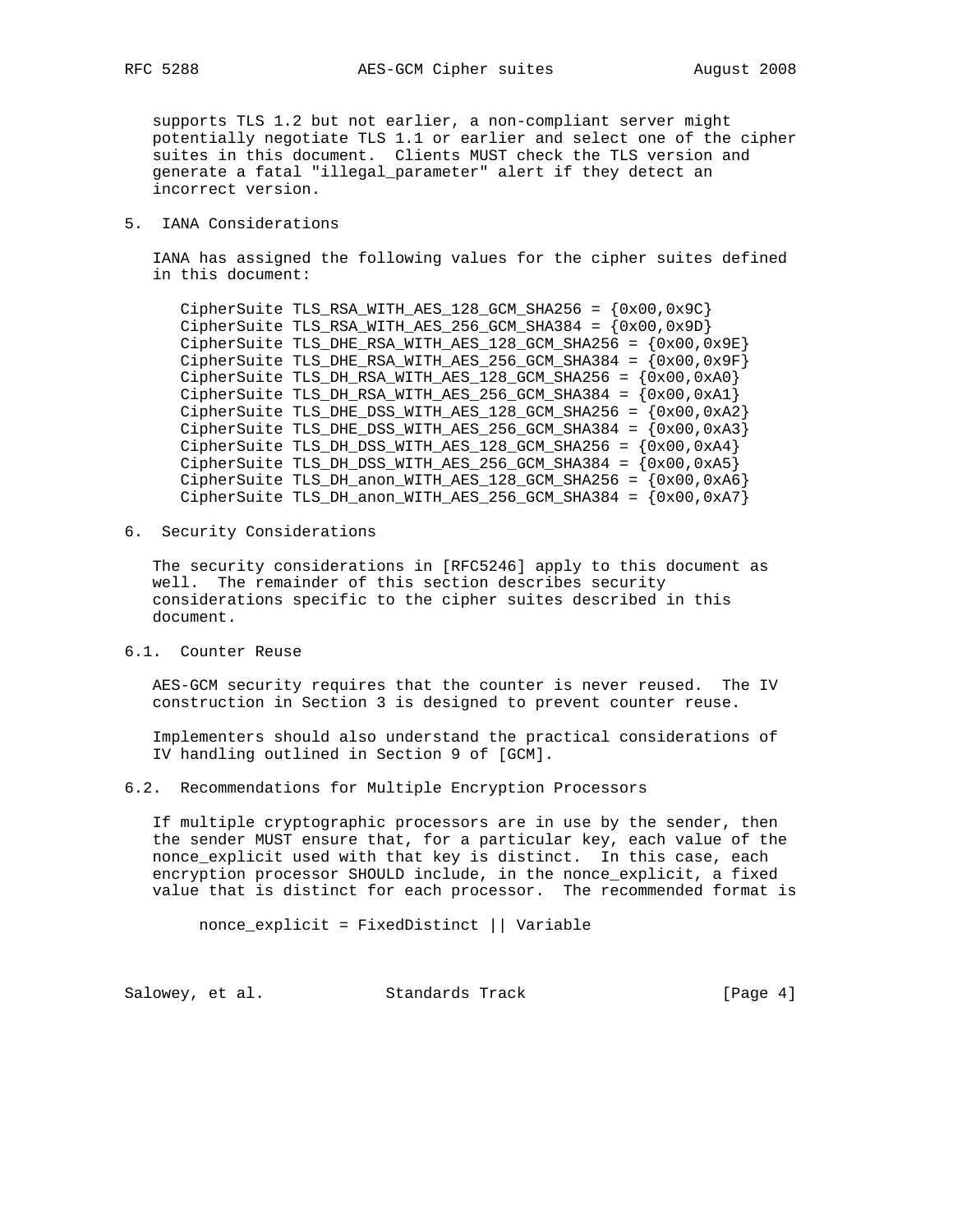where the FixedDistinct field is distinct for each encryption processor, but is fixed for a given processor, and the Variable field is distinct for each distinct nonce used by a particular encryption processor. When this method is used, the FixedDistinct fields used by the different processors MUST have the same length.

 In the terms of Figure 2 in [RFC5116], the Salt is the Fixed-Common part of the nonce (it is fixed, and it is common across all encryption processors), the FixedDistinct field exactly corresponds to the Fixed-Distinct field, the Variable field corresponds to the Counter field, and the explicit part exactly corresponds to the nonce\_explicit.

 For clarity, we provide an example for TLS in which there are two distinct encryption processors, each of which uses a one-byte FixedDistinct field:

| Salt               | = eedc68dc |  |                                       |  |
|--------------------|------------|--|---------------------------------------|--|
| FixedDistinct = 01 |            |  | (for the first encryption processor)  |  |
| FixedDistinct = 02 |            |  | (for the second encryption processor) |  |

 The GCMnonces generated by the first encryption processor, and their corresponding nonce\_explicit, are:

| GCMNonce                 | nonce explicit   |
|--------------------------|------------------|
|                          |                  |
| eedc68dc0100000000000000 | 0100000000000000 |
| eedc68dc0100000000000001 | 0100000000000001 |
| eedc68dc0100000000000002 | 0100000000000002 |
| .                        |                  |

 The GCMnonces generated by the second encryption processor, and their corresponding nonce\_explicit, are

| GCMNonce                 | nonce explicit   |
|--------------------------|------------------|
|                          |                  |
| eedc68dc0200000000000000 | 0200000000000000 |
| eedc68dc0200000000000001 | 020000000000001  |
| eedc68dc0200000000000002 | 0200000000000002 |
| .                        |                  |

#### 7. Acknowledgements

 This document borrows heavily from [RFC5289]. The authors would like to thank Alex Lam, Simon Josefsson, and Pasi Eronen for providing useful comments during the review of this document.

Salowey, et al. Standards Track [Page 5]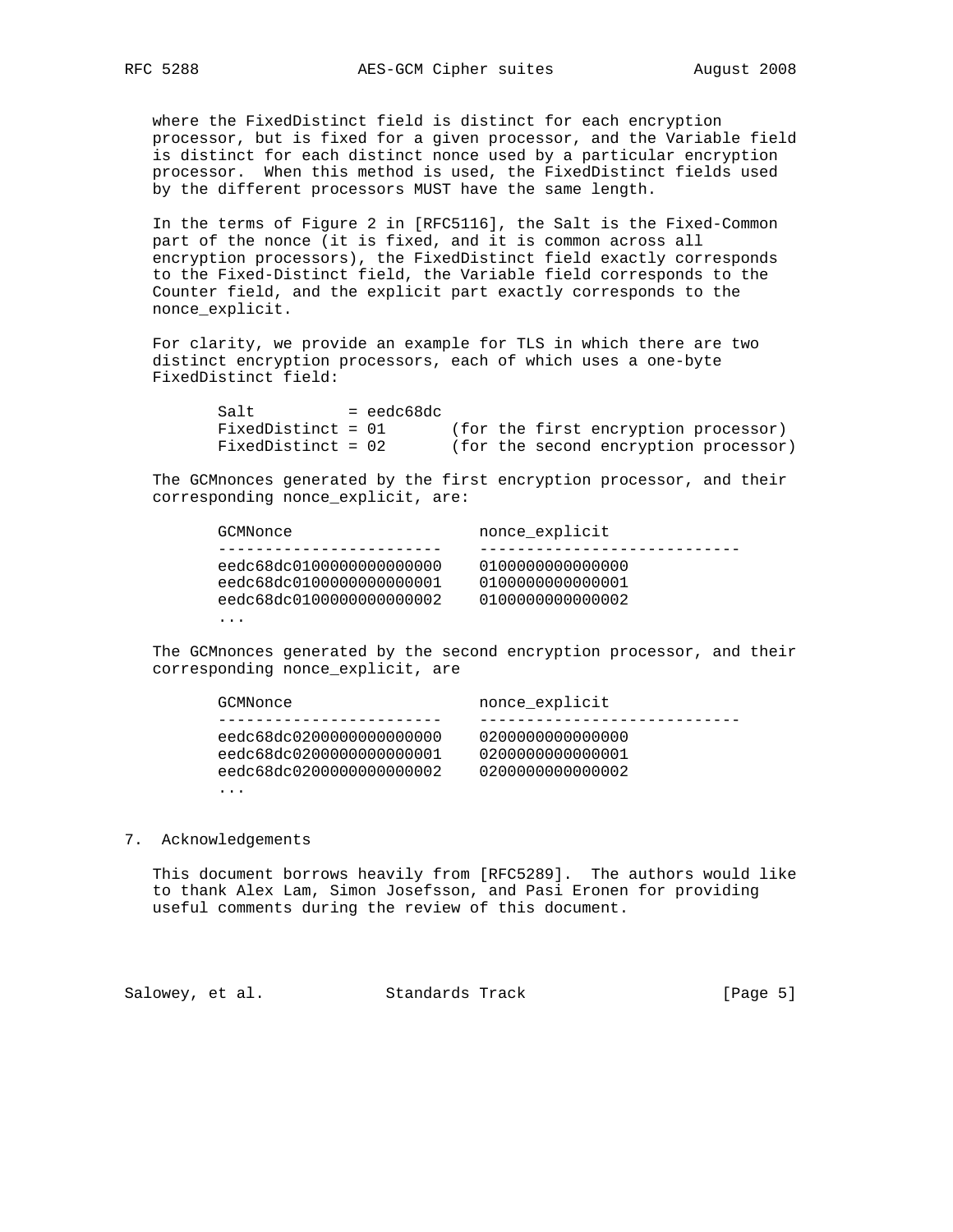# 8. References

- 8.1. Normative References
	- [AES] National Institute of Standards and Technology, "Advanced Encryption Standard (AES)", FIPS 197, November 2001.
	- [GCM] Dworkin, M., "Recommendation for Block Cipher Modes of Operation: Galois/Counter Mode (GCM) and GMAC", National Institute of Standards and Technology SP 800- 38D, November 2007.
	- [RFC2119] Bradner, S., "Key words for use in RFCs to Indicate Requirement Levels", BCP 14, RFC 2119, March 1997.
	- [RFC5116] McGrew, D., "An Interface and Algorithms for Authenticated Encryption", RFC 5116, January 2008.
	- [RFC5246] Dierks, T. and E. Rescorla, "The Transport Layer Security (TLS) Protocol Version 1.2", RFC 5246, August 2008.
- 8.2. Informative References
	- [IEEE8021AE] Institute of Electrical and Electronics Engineers, "Media Access Control Security", IEEE Standard 802.1AE, August 2006.
	- [RFC4106] Viega, J. and D. McGrew, "The Use of Galois/Counter Mode (GCM) in IPsec Encapsulating Security Payload (ESP)", RFC 4106, June 2005.
	- [RFC4366] Blake-Wilson, S., Nystrom, M., Hopwood, D., Mikkelsen, J., and T. Wright, "Transport Layer Security (TLS) Extensions", RFC 4366, April 2006.
	- [RFC5289] Rescorla, E., "TLS Elliptic Curve Cipher Suites with SHA-256/384 and AES Galois Counter Mode", RFC 5289, August 2008.

Salowey, et al. Standards Track [Page 6]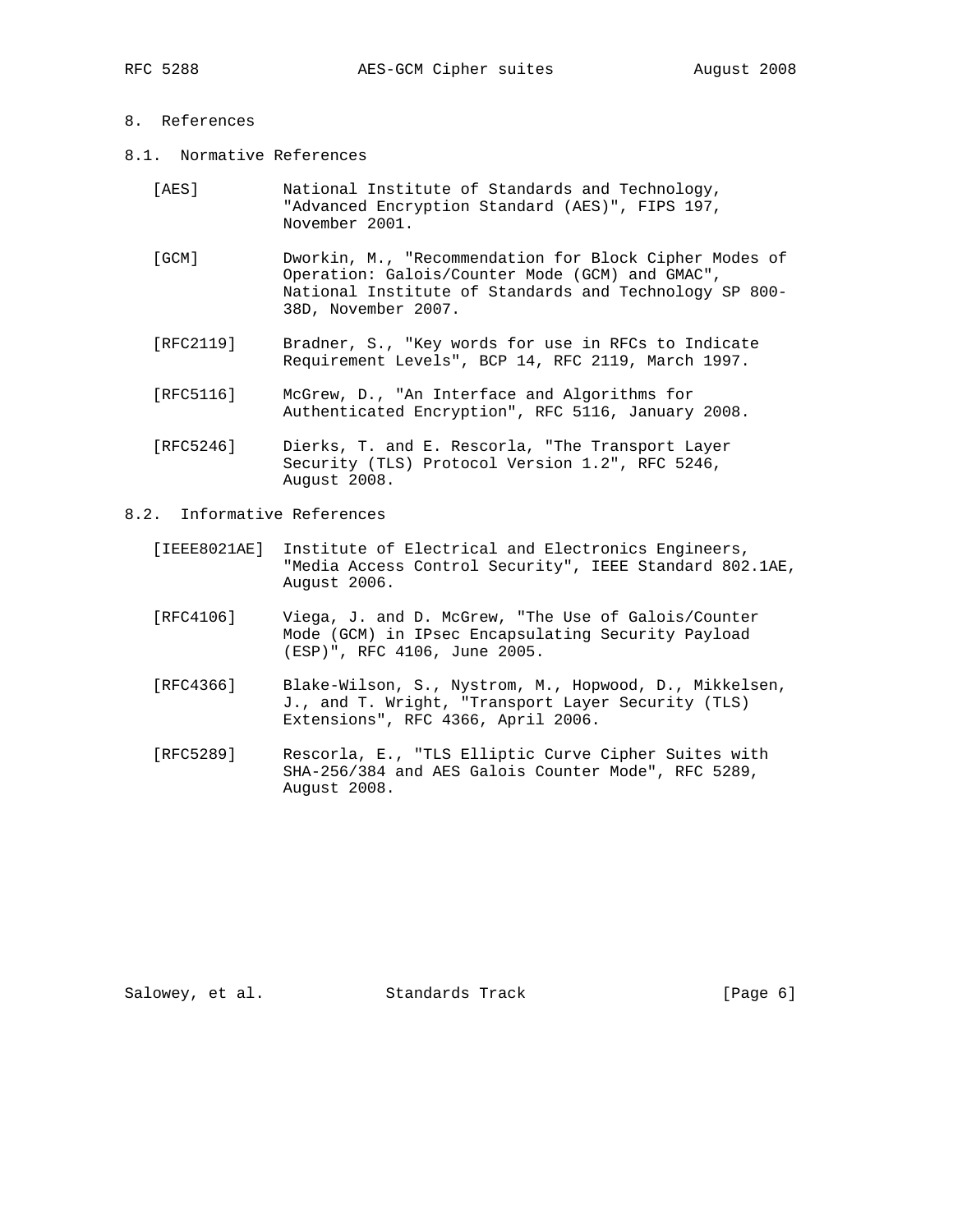Authors' Addresses Joseph Salowey Cisco Systems, Inc. 2901 3rd. Ave Seattle, WA 98121 USA EMail: jsalowey@cisco.com Abhijit Choudhury Cisco Systems, Inc. 3625 Cisco Way San Jose, CA 95134 USA EMail: abhijitc@cisco.com David McGrew Cisco Systems, Inc. 170 W Tasman Drive San Jose, CA 95134 USA EMail: mcgrew@cisco.com

Salowey, et al. Standards Track [Page 7]